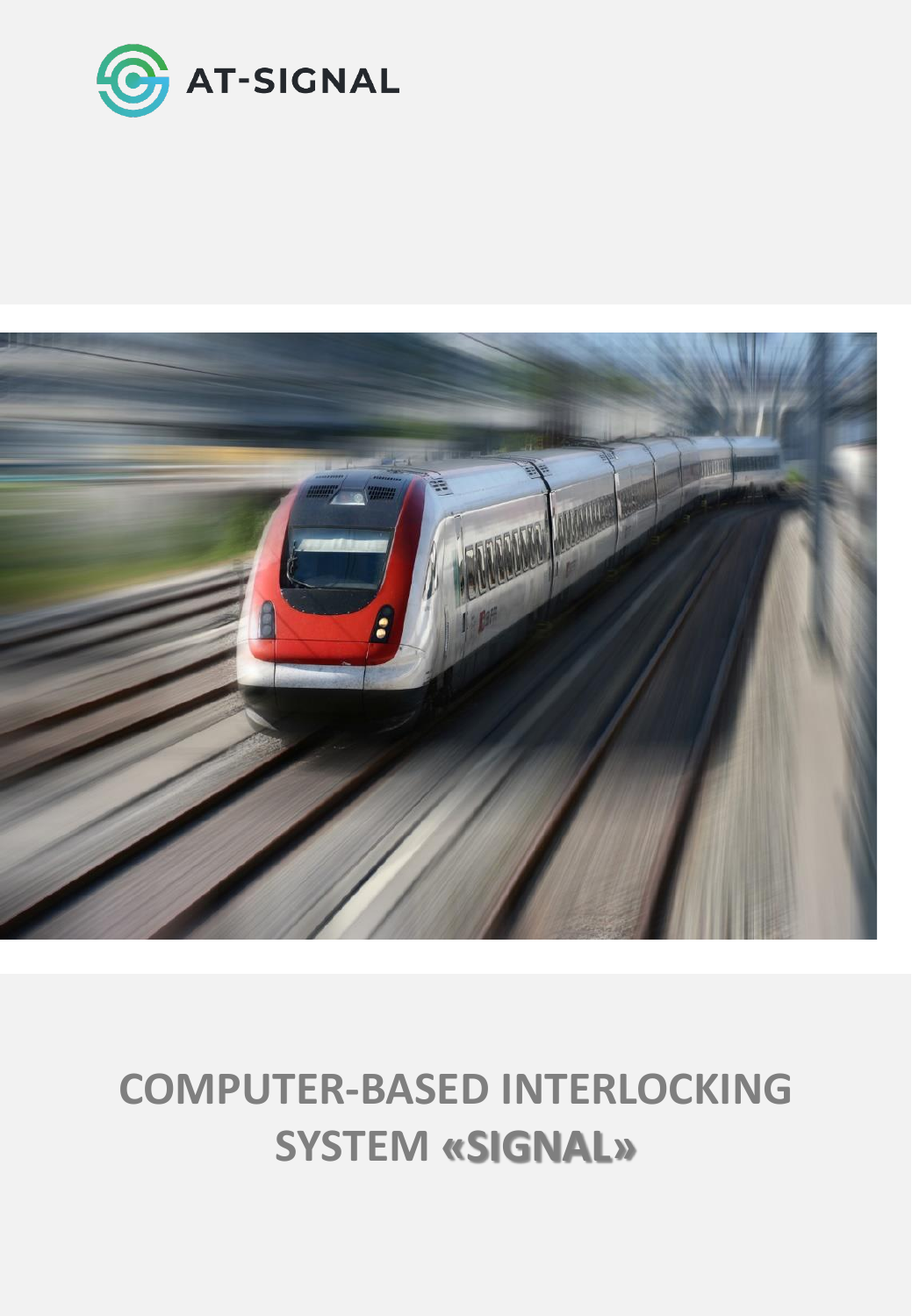

# **COMPUTER-BASED INTERLOCKING SYSTEM «SIGNAL» CBI-S**



**Computer based interlocking system «SIGNAL» (CBI-S)** with integrated functions of semi-automatic and automatic interlocking — is a safe, reliable and costeffective microprocessor-

based interlocking system designed on serially produced programmable logic controllers (PLC).

Such controllers have been widely used in the CBI-S of many countries of the world for a long time, allowing them to significantly increase economic efficiency, simplify development and design, and solve the obsolescence problem of microelectronic components.

#### **System advantages:**

- $\checkmark$  Based on serially produced programmable logic controllers
- $\checkmark$  Modular design & Flexible architecture
- $\checkmark$  Software based on IEC 61131 standard
- $\checkmark$  Safe digital interface protocols
- $\checkmark$  External communication (RS485 and/or Ethernet)
- ✓ Advanced diagnostics
- $\checkmark$  Low operation and maintenance costs
- $\checkmark$  System stability when switching power supply feeders
- $\checkmark$  Off-line operation from uninterruptible power supply source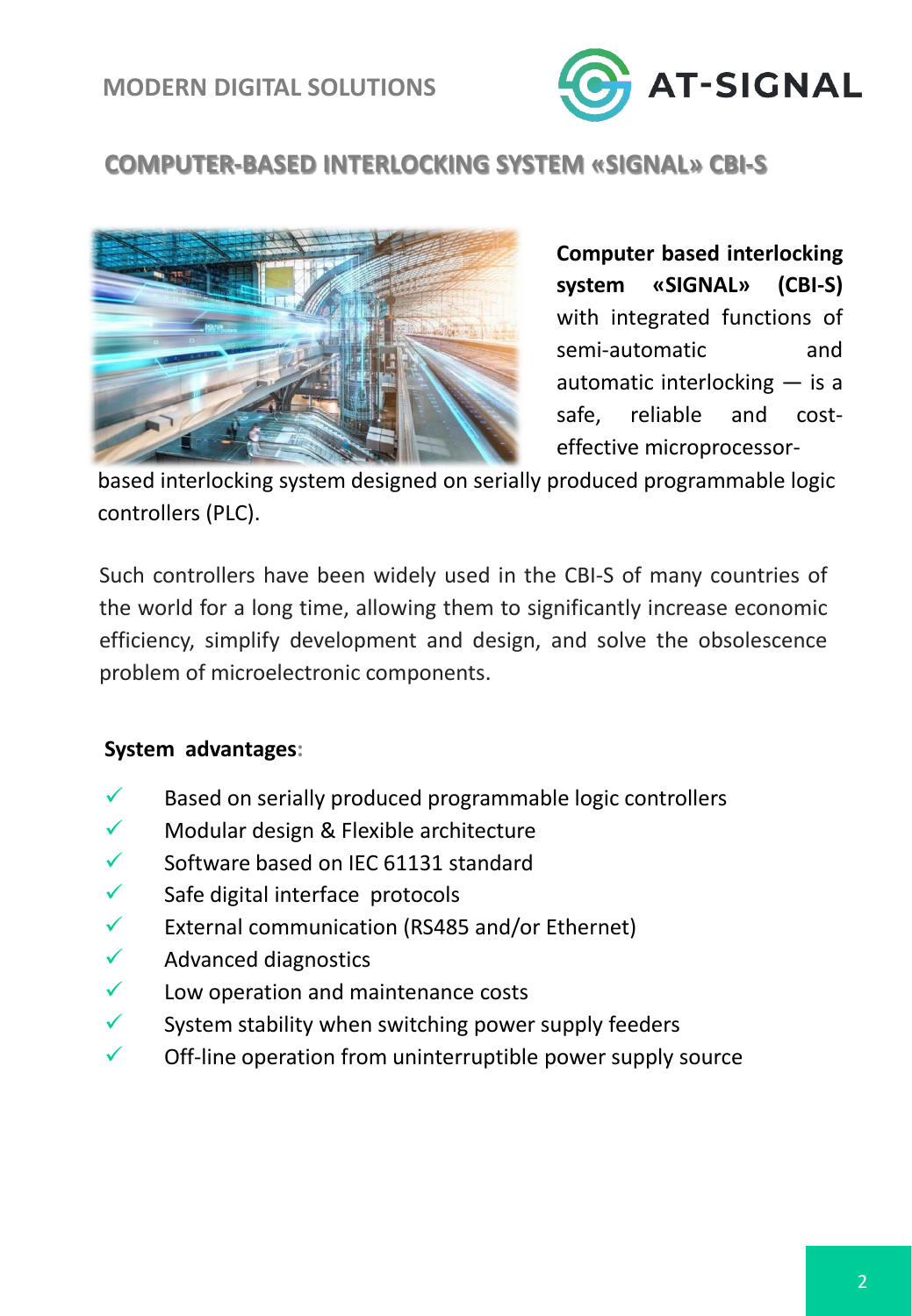

# **COMPUTER-BASED INTERLOCKING SYSTEM «SIGNAL» CBI-S**

#### **Structure of CBI-S «SIGNAL» :**

- ❑ **Operational control level.** Workstations of the station attendant and technician are equipped with industrial computers and allow both local and remote control
- ❑ **Interlocking level controllers** to execute interlocking logic, check safety conditions and generate control commands to wayside equipment
- ❑ **Object controller level** covers the controllers for direct control and monitoring of wayside equipment





#### **Key benefits of CBI-S :**

 $\Box$  High economic efficiency  $-$  the system is built on programmable logic controllers, massproduced in large batches and widely used in various industries

- $\Box$  Common usage of standard components  $-$  guarantee of investment protection, technological independence and long-term technical support
- $\Box$  Flexibility of CBI-S configuration  $-$  the optimum level of safety and reliability of functions and components necessary for the customer